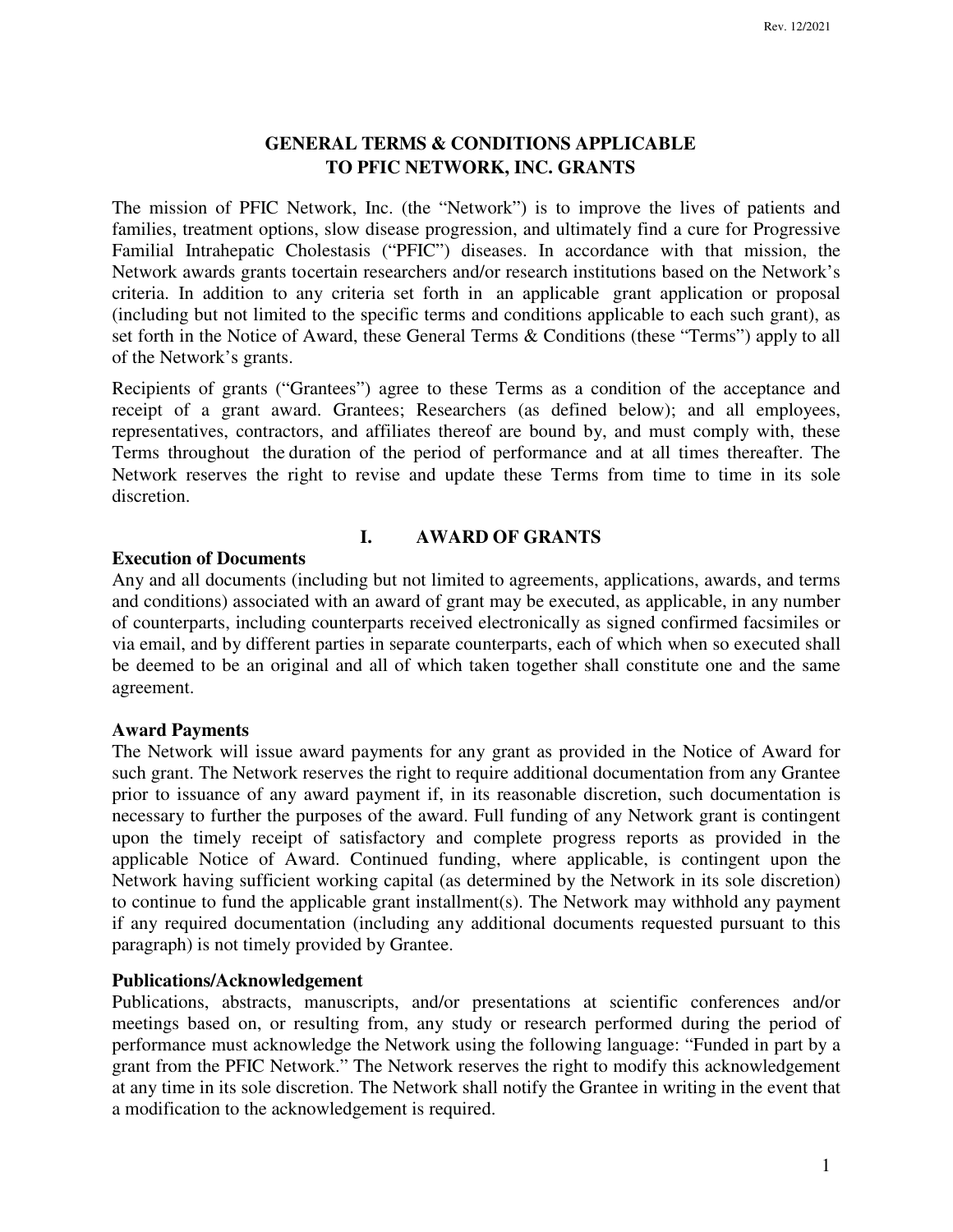# **Renewal for Additional Years of Multi-Year Awards**

The renewal of the second year of any multi-year award is contingent upon the receipt of all applicable documentation, including but not limited to any budgets, progress reports, or other documents as set forth in the applicable Notice of Award and/or as requested by the Network, and that all such documentation be timely, satisfactory, and complete. The Progress Reports section of these Terms sets forth the reporting requirements. All progress report shall be reviewed by the Network to ensure that sufficient work and progress has been made on the grant to support continued funding the project. If the Network determines, in its sole discretion, that an insufficient amount of progress has been made on a project, the Network reserves the right to discontinue financial support for such grant. In addition, if a project requires Institutional Review Board ("IRB") approval, Grantee must submit all applicable IRB approvals and renewal letters to the Network in order to continue funding for the project.

### **Carryover of Funds**

A carry over of funds is defined as the use of funds from a one period of performance to a subsequent period of performance without an extension to the grant's originally approved end date. Requests for a carryover of funds must be submitted in writing to the Network no less than thirty (30) days and no more than sixty (60) days prior to the award's annual anniversary or official termination date, as applicable. *Prior written authorization must be obtained from the Network before a carryover of funds can take effect.* The request must: (a) provide a clear justification for the carryover of funds; (b) specify the precise amount of funds to be carried over; (c) state all budget line items affected by the carryover (including but not limited to details of changes in supplies or equipment portions of the budget); and (d) individually itemize all affected items.

# **No Cost Extension**

A no-cost extension is defined as an extension of the termination date of the grant period from the end date of the original award which is not associated with a request for additional funding. A no-cost extension may be requested to allow for the completion of the project as originally described. A no-cost extension may not be requested to complete an experimental plan different from the one approved in the original grant, nor can a no-cost extension be used for the purpose of spending unused funds. Requests for no-cost extensions must be submitted in writing to the Network no less than thirty (30) days and no more than sixty (60) days prior to the award's annual anniversary or official termination date, as applicable. *Prior written authorization must be obtained from the Network before a no cost extension can take effect.* All such requests must provide a clear justification of the need of the no-cost extension.

#### **Grant Extension Requesting Additional Funds**

The Network reserves the right to allow requests by a Grantee for additional funds to continue promising Network-funded projects beyond the period of performance set forth the original award. In the event the Network decides, in its sole discretion, to allow such a requests, it must follow the Network's then-applicable procedures for submission of new grant requests.

### **Authorized Award Holders**

Network grants are awarded to particular, designated individuals holding full-time positions at established academic, non-profit, and/or government institutions. Grant funds are transferred to the institution employing such individuals. Some institutions assess overhead or other indirect costs with respect to grants. Network funds may not be used by any institutions to pay any such indirect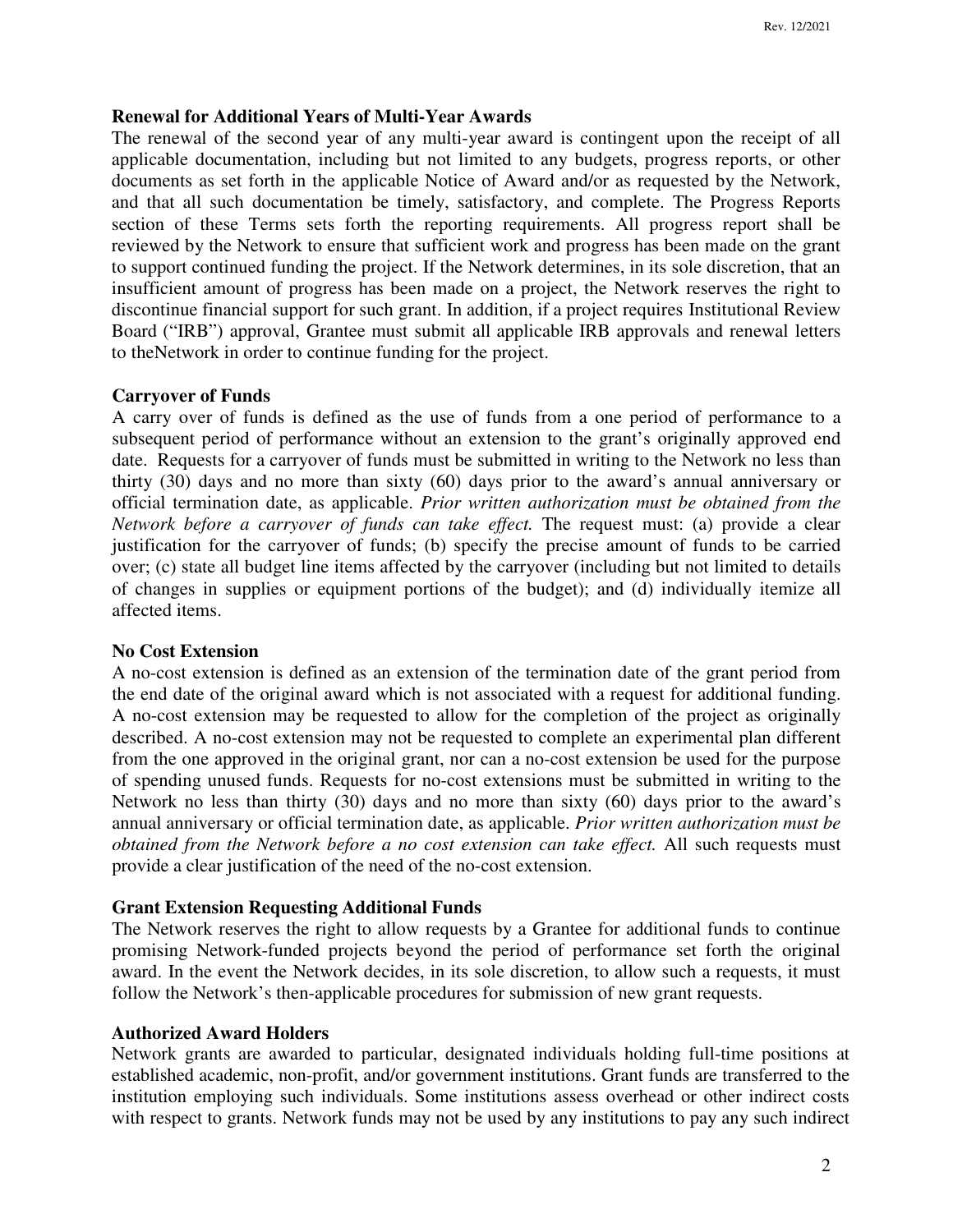costs under any circumstances. The restriction on the use of Network funds set forth in the preceding sentence is a material condition of all awards.

### **Non-US Grant Awards**

The Network may, from time to time, award a grant to an applicant based outside the United States of America. In the event that the Network decides to open a grant application to non-US applicants, such applicants may be required to obtain clearance from the United States Internal Revenue Service and/or provide such other registrations, approvals, and/or other documentation (all at the applicant's expense) as the Network, in its sole and exclusive discretion, may determine with respect to such grant. The fact that the Network may, from time to time, require a non-US applicant to submit certain approvals or other documentation with respect to an award shall not limit the Network from requiring any other approvals or other documentation it deems necessary in relation to any other award, nor shall it limit the Network from requesting additional approvals or other documentation from an already-approved Grantee if, in its sole and exclusive discretion, the Network deems it necessary.

### **Change of Researcher/Institution**

No Network award of grant may be transferred, assigned, or otherwise conveyed to any person or entity other than the person or entity to whom it was originally awarded (the "Researcher") without the prior written approval of the Network. The Researcher shall be considered the principal investigator unless otherwise expressly stated in the Notice of Award. A request to transfer a grant to another person or entity must be made in writing to the Network. The Network, in its sole and exclusive discretion, may approve such transfer request or require a competitive application process for renewal of the grant. If the Network approves a change to the institutional entity with respect to any award, any funds that have been unexpended at the former institution must be returned to the Network within thirty (30) days after the transfer takes effect.

### **Change of Key Individuals**

Requests to any change key personnel (including but not limited to researchers, mentors, or other principals) with respect to any Network grant must be made by in writing to the Network. Such requests must include a copy of the new key personnel's Biosketch and Other Support page. *The Network's prior written approval must be obtained before the requested new key personnel begins work on the project*.

### **Change of Individuals Who Are Not Key Individuals**

Any change made to individuals who are not named as key personnel in the grant application may be made by the Grantee at any time during the performance of the grant. The Network does not require prior written approval for such changes. Grantee is nevertheless required to promptly notify the Network in writing at the time such changes are made.

#### **Financial Conflicts of Interest**

All persons and entities awarded grants by the Network shall adhere to the Department of Health and Human Service's Regulation on Responsibility of Applicants for Promoting Objectivity in Research for which Health Service funding is sought (42 C.F.R. Part 50, Subpart F).

# **Early Completion of Grants**

The Network shall only pay for work performed. Should a Grantee complete a project ahead of the scheduled end date of the period of performance, the Network shall only pay for the time spent completing the work. Any remaining funds shall be returned to the Network within thirty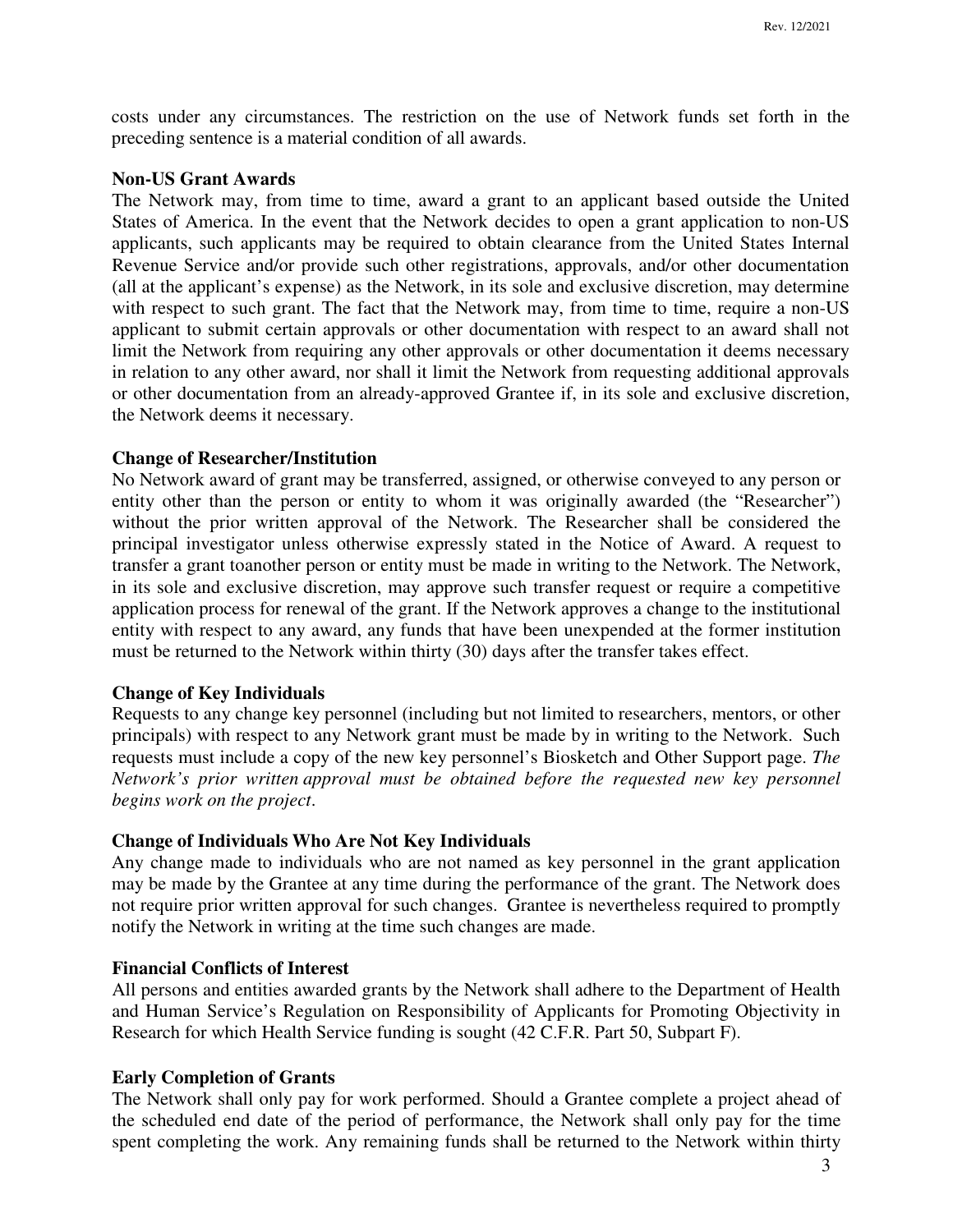(30) days of the completion of such work.

### **Grant Ending Notification**

A grant is considered complete once all documentation required hereunder has been received and all payments set forth in the applicable Notice of Award have been made. The Network shall notify the Grantee in writing that the grant has been completed and each party has successfully met its obligations and requirements.

### **II. REPORTING REQUIREMENTS**

The Network may disclose to third parties, or otherwise make public, any payment or other transfer of value made to any Grantee as required by applicable law, regulation, or contractual obligation.

#### **Progress Reports**

Any final progress report required by the Notice of Award must be timely made to the Network in accordance with the terms of the applicable Notice of Award.

The reporting requirements for final progress reports are as follows: Lay Summary, Activity Summary, Impact, Budget Summary, Publications, Presentations, Patents, Grants, Clinical Trials, Educational Materials, Public Policy, Data Sharing Plan, Other Pertinent Study Generated Findings, and Continuation of Academic Career.

For awards extending beyond one (1) calendar year, the Network may require an annual progress report at the end of each calendar year of the grant. Such annual reports must include the following: Activity Summary, Budget Summary, Presentation of Results and Ongoing Plans Involving Study Generated Data. In addition, Grantees are required to provide an updated Other Support Page to the Network with each annual progress report for the grant.

A progress report will be deemed unsatisfactory if any of the mutually agreed upon reporting requirements is unfulfilled. The due dates shall be reflected in the Notice of Award. Any future payments due on the project shall be withheld until all required documents, including any progress reports, are received, reviewed and approved by the Network. The Network may withhold any payments still to be made under any award if any required documentation, including but not limited to any required abstract or paper required to be included in a final progress report. All progress reports must be submitted to the Network electronically.

### **Budget Summary Portion of the Progress Report**

At the conclusion of the first year of the award period and/or at the end of the award period, the Network requires a complete budget summary encompassing the entire award period. The Budget Summary must provide a detailed listing of actual expenditures itemized and organized in such a way as to allow ready comparison with the projected expenditures submitted with the grant application and approved by the Network. If a Grantee desires to reallocate funds, please see the Change in Budget section of these Terms. Any funds used for unauthorized expenditures or unexpended funds must be returned to the Network thirty (30) days after the award has terminated.

### **Change of Budget**

The original budget refers to the description of funds awarded to the Grantee in the original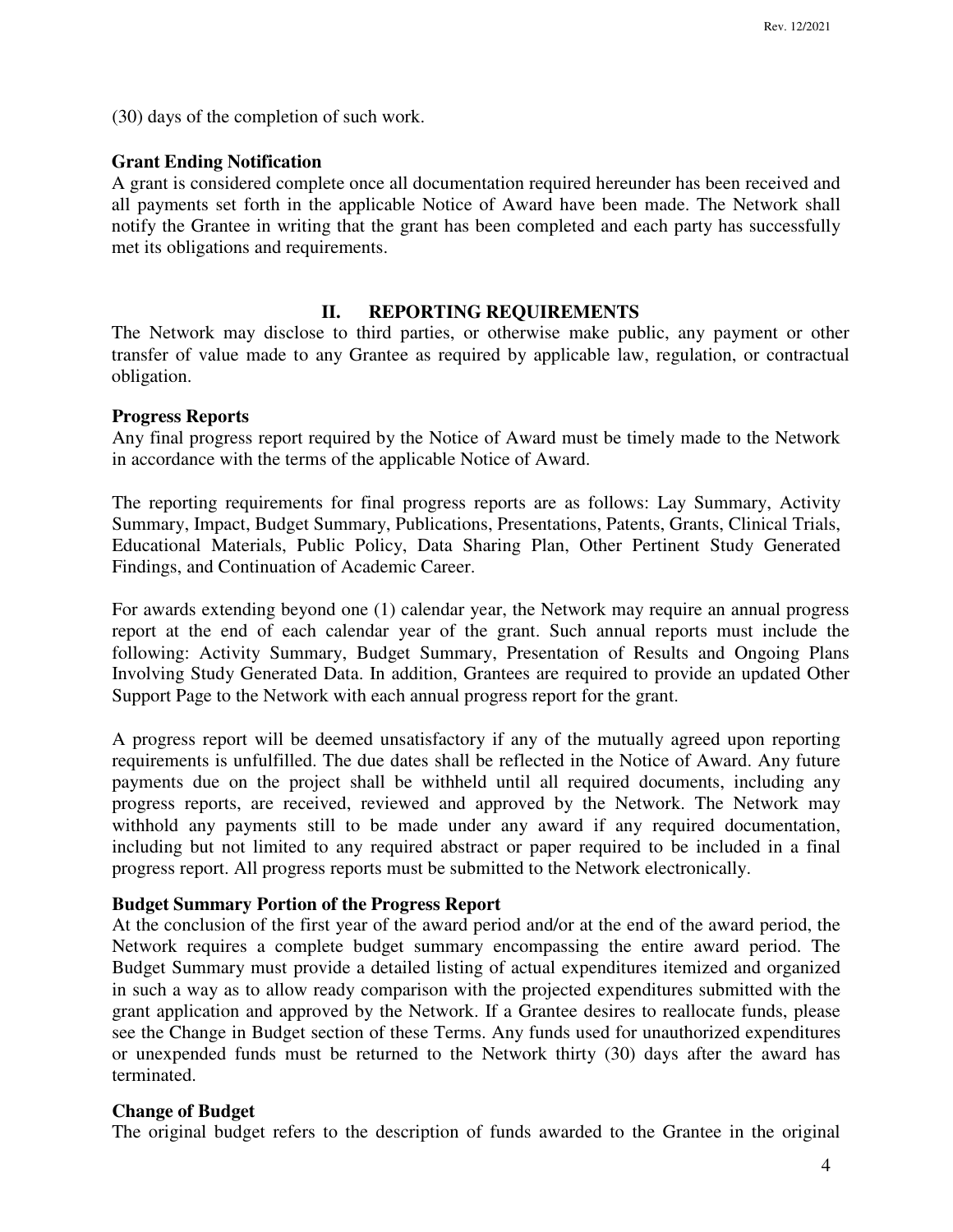application.

A change to the original budget representing an amount less than 10% of the total amount of the annual budget may be made at the discretion of the Grantee and does not require prior approval by the Network. Any cumulative change to the grant's budget representing an amount greater than 10% of the total amount of the annual budget requires prior written approval by the Network. Budget change requests greater than 10% of the entire annual budget must be submitted to the Network in writing. When requesting a change to the budget, the Grantee must indicate the US dollar value of the requested change (using the current bank exchange rate, as applicable). The budget line from which the funds are to be removed and the budget line to which the funds are to be transferred must also be clearly indicated. Further, a written explanation of the requested budget change must be included in the request. In the case of a change to the supply or equipment portion of the budget, all items that will be affected by the budget change must be individually itemized. Any funds used for any unauthorized expenditures, in excess of 10% of the entire budget without prior written approval of the Network must be returned to the Network within thirty (30) days of the termination of the applicable period of performance. Any change to the budget must be reflected in the budget summary that is submitted with the grant's annual and/or final progress report.

# **III. TERMS AND CONDITIONS FOR USE OF NETWORK RESEARCH FUNDS**

# **A. Permitted Uses of Funds**

### **Salary Support**

Salary support shall be provided for the Grantee or other individuals working on a project funded by a Network grant only in an amount equivalent to the effort of such individuals on the project funded by such grant. Salary support in excess of the effort provided by an individual will not be approved. Salary support is calculated by multiplying the individual's institutional base salary by the percent of effort on the project. The maximum effort that can be listed on the budget page for an individual is 100%. If the salary support requested by a key individual is less than the percent effort to be provided, the source of the additional salary support for this individual must be disclosed to the Network. Any deviation from these policies may result in a request for clarification or modification of the original budget by the Network prior to payment of any applicable portion of an award. Such adjustments related the salary support will be made at the time of award.

#### **Direct Expenses**

The Network will only pay for those direct costs, including fringe benefits, associated with execution of a grant award. An applicant may not request funds to include any items that are treated by the applicant organization as indirect costs.

# **B. Prohibited Uses of Funds**

# **Indirect Costs**

No grant funds may be used to pay for overhead and/or indirect costs.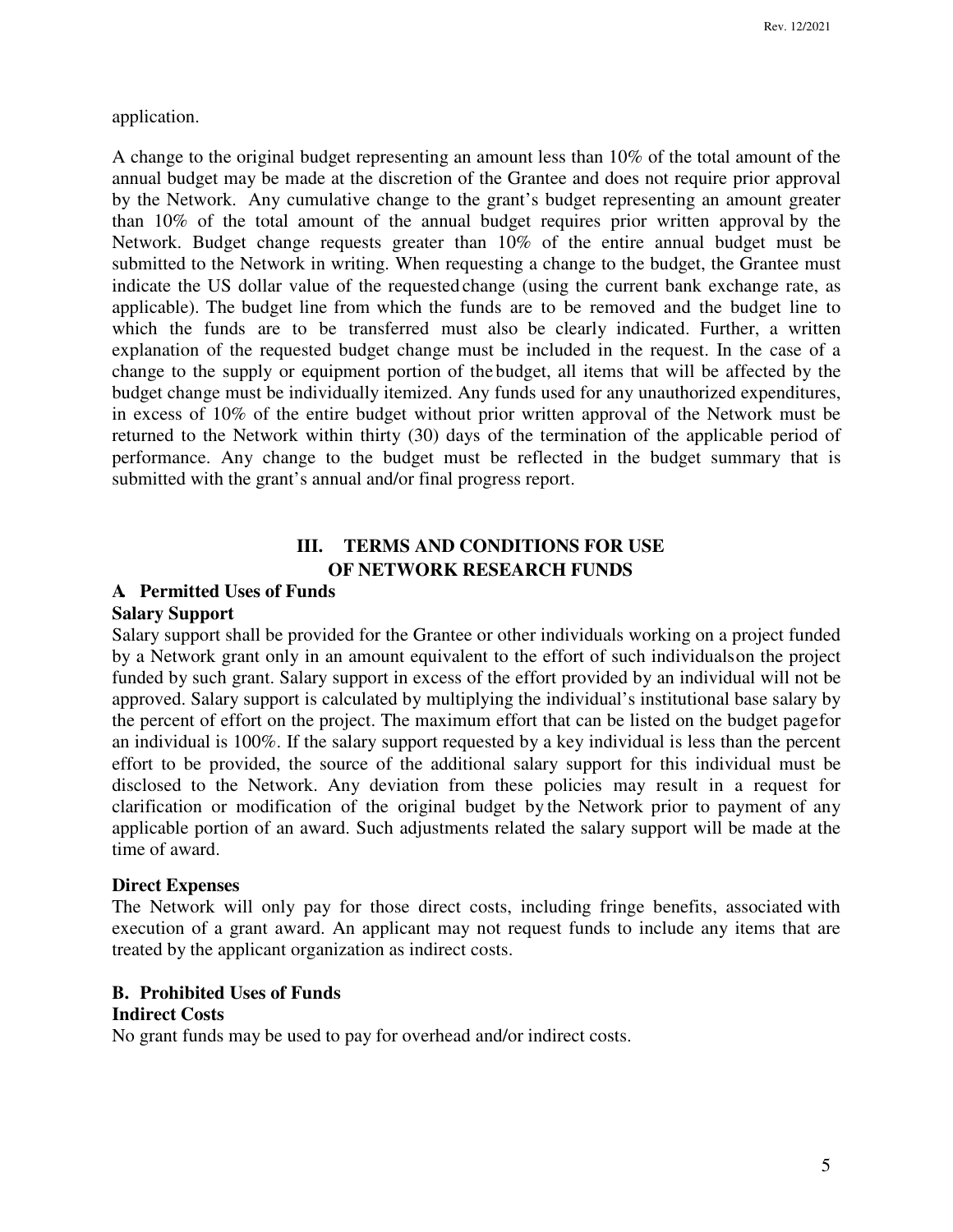### **Equipment Repair & Service Contracts**

No grant funds may be used to pay for the repair or maintenance of, or for service contracts on, Grantee's equipment.

### **Project Support Expenditures**

No grant funds may be for the purchase of furniture, construction or renovation of facilities, payment of honoraria or membership dues, travel to non-grant related meetings, purchase of textbooks or periodicals, or payment for secretarial support.

### **Illegal or Unethical Use**

Network funds may not be used, directly or indirectly, for any purpose which is prohibited by law; to offer gifts or other things of value in order to improperly influence any other person or entity; or for any lobbying effort directed to any elected official or attempt to influence the outcome of an election. Grantee must comply with all applicable national, state, local, or other lobbying, gift, and ethics rules.

### **C. Restricted Uses**

### **Equipment and Supply Purchases**

Upon conclusion of the award, equipment and supplies purchased with funds from the award, and in accordance with the original grant application, become the property of the institution at which the work was performed unless the Network provides prior written approval of an alternative disposition of such assets.

### **D. Investment of Funds**

Should the Notice of Award provide for investment of grant funds, Grantee must invest Network-provided funds in highly liquid investments with the primary objective of preservation of principal (*eg*., an interest-bearing account or a registered money market mutual fund) so that the grant funds are available for the project for which the grant was awarded. Together with any progress or final reports required under these Terms, Grantee must report the amount of any currency conversion gains (or losses) and the amount of any interest or other income generated by the Network funds (collectively, "Income"). Any Income must be used for said project.

# **IV. PATENTS AND INTELLECTUAL PROPERTY RIGHTS AND OWNERSHIP**

Inventions and discoveries resulting from or in connection with research performed during the term of a Network grant will be governed by the Network's patent and intellectual property policy, as described below.

**A.** All inventions or intellectual property made with the support, in whole or in part, by awards from the Network must be reported in writing, at the earliest practical time, to the Network. Grantee agrees to notify the Network immediately of the decision to apply for letters of patent or other legal protection for intellectual property, and to consider seriously and in good faith any comments or objections the Network may have concerning such applications. The Network shall keep all information confidential in accordance with its established practices and charitable mission. All patenting expenses shall be borne by the Grantee.

**B.** All rights to patentable discoveries conceived and reduced to practice by Grantee in the performance of a Network-supported project ("Invention") shall belong to Grantee and shall be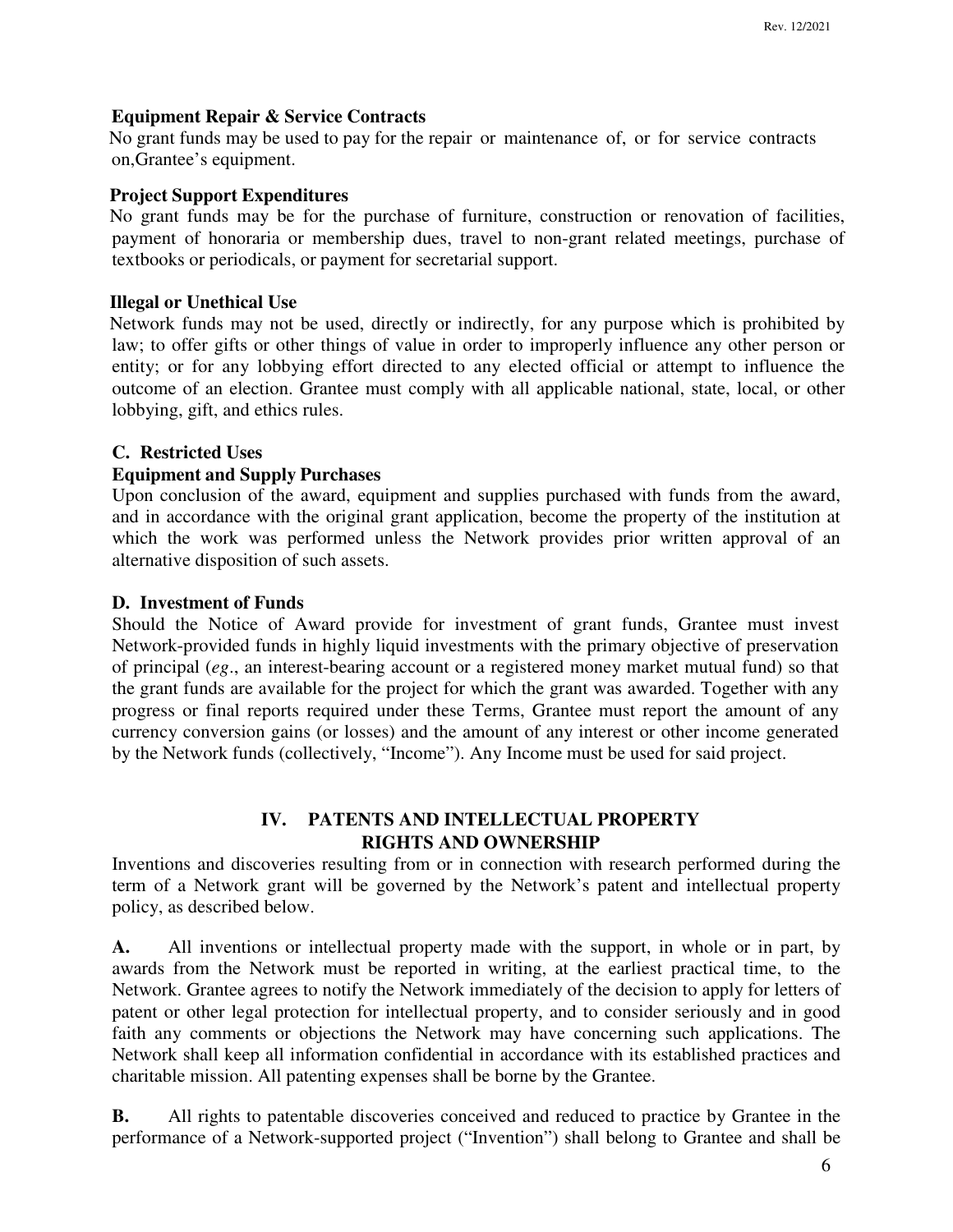disposed of in accordance with Grantee's written policies, a copy of which will be provided to the Network prior to the disbursement of any Grant funds. In the event of a conflict between the Grantee's policies and the terms hereof, the parties agree to negotiate in good faith a resolution to such conflict. In the event Grantee does not have a written policy covering such issues, the Network's policies shall govern. Grantee shall promptly inform the Network of any and all subsequent patent protection and commercialization activities related to or arising from the Invention. Grantee shall include diligence provisions in all license agreements for the Invention for the timely commercial development and early marketing of Invention in accordance with Paragraph E of this Section.

**C.** Distribution of income derived from an Invention or other intellectual property, which might include equity disposition, shall provide that the Network will participate in income derived from any such Invention or intellectual property to the extent and at a rate of remuneration determined by mutual agreement, based on a good faith negotiation, between the Grantee and the Network no later than one (1) month after the first receipt of income. Such agreement shall be guided by the principle that the Network's proportional share in such income shall be reasonably related to the Network's proportion of support for such Invention or intellectual property.

**D.** No patent, patent application, or other type of protection shall be abandoned without first notifying the Network in writing. At such time, the Grantee shall provide the Network with the opportunity to proceed with the application in the Network's name and to take title to the Invention or other intellectual property.

**E.** The Grantee agrees that if it licenses any Invention or other intellectual property subject to this Section, it shall obligate the licensee as follows:

- **(1)** The licensee agrees to exert its best efforts to commercialize, or cause to be commercialized, such Invention or intellectual property as rapidly as practicable, consistent with sound and reasonable business practices and judgment.
- **(2)** In the event that the licensee has failed to commercialize the invention or intellectual property within a number of years determined to be reasonable for such Invention or intellectual property, Grantee, upon conferring with the Network, shall have the right to convert an exclusive license to a non-exclusive license, or to terminate a nonexclusive license.
- **(3)** If the licensee or Grantee has any ongoing and active research, development, manufacturing, marketing, or licensing program(s) appropriately directed toward the production and sale of such Invention or intellectual property, this shall be deemed sufficient evidence that the licensee or Grantee institution has commercialized said Invention or intellectual property.

**F.** The Network reserves the right to public acknowledgement for Inventions or other intellectual property arising from or relating to research conducted with the Network's support. Notwithstanding the foregoing, the Network's name and logo may not be used in association with any Invention or other intellectual property without the Network's prior written approval.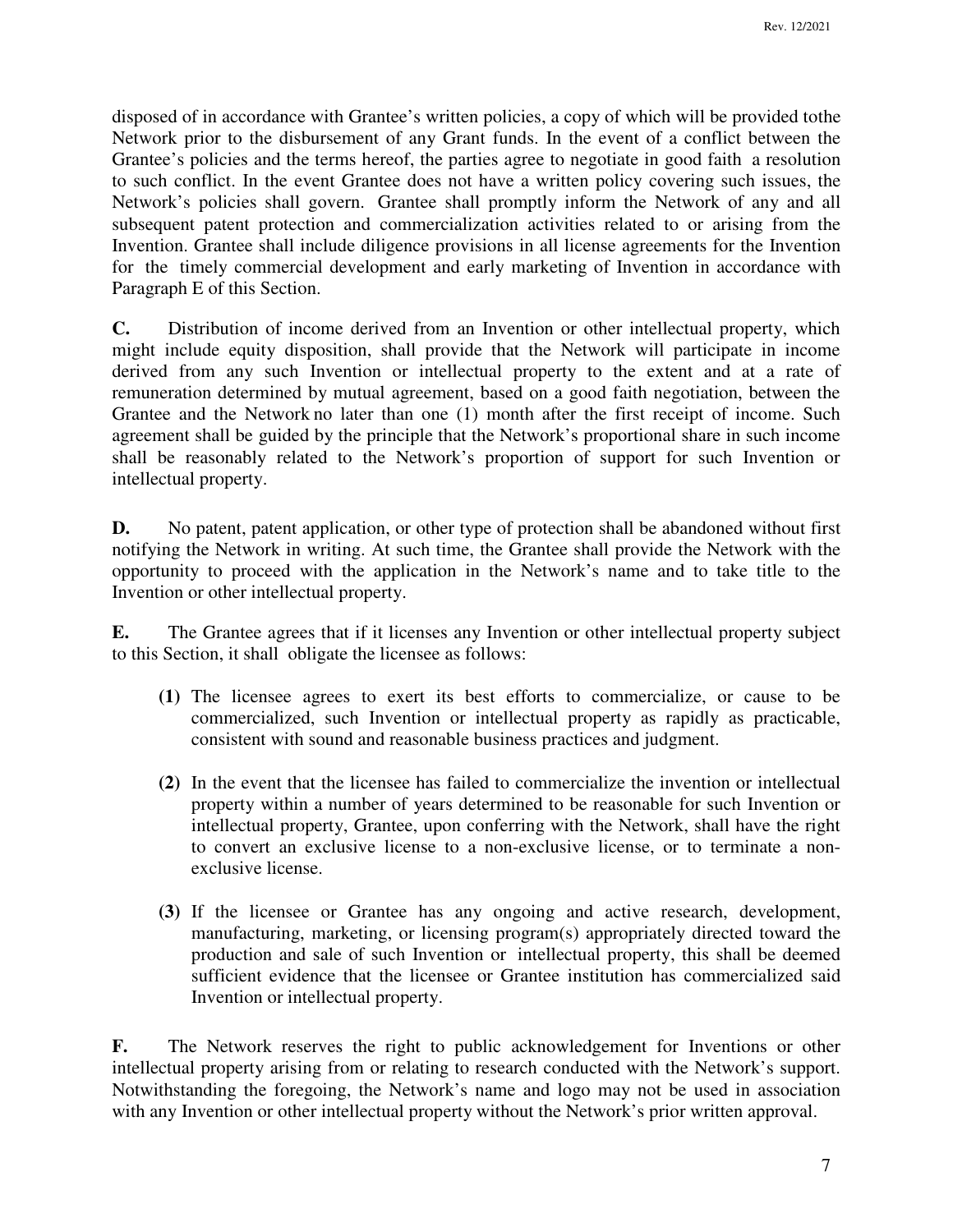**G.** The Network shall have access to, and use of, Inventions or services and/or products protected as intellectual property without payment of royalties or fees for use by the Network in accordance with its established practices and charitable mission. For the avoidance of doubt, this subsection G shall be construed as broadly as possible to provide the Network with a perpetual, worldwide, royalty-free, non-exclusive license to any invention or other intellectual property (and any products or services derived from or related to such inventions or intellectual property) subject to this Section in addition to any other rights or interests it may have in such inventions or intellectual property (whether pursuant to these Terms, the terms of an award, or by operation of law).

**H.** All data and/or biological samples obtained and/or created as part of an award shall belong to the Network unless otherwise agreed in writing by the Network. The Grantee agrees to work cooperatively with the Network to transfer such data or samples to the applicable Network registry.

### **V. TERMINATION**

#### **Termination at Will**

Both Parties reserve the right to terminate this Agreement for any reason upon sixty (60) days prior written notice to the other Party. In the event of such termination of an award, the Network shall immediately cease incurring any additional costs in connection with such award. The Network's sole obligation to the Grantee shall be limited to payment for grant-related activities performed by Grantee prior to the effective date of such termination. Any funding provided by the Network prior to such termination and not used by Grantee prior to receiving notice of such termination shall be returned to the Network within thirty (30) days of the effective date of termination. Grantee shall be obligated provide a progress report on the work performed prior to the effective date of termination regardless which Party initiated such termination.

### **Termination For Cause**

An award may be terminated by the Network immediately for cause at any time in the event that the Network is not reasonably satisfied with the progress of the project and/or if Grantee engages in any of the following: fraud; embezzlement; theft; excessive use of alcohol or illegal drugs interfering with performance of Grantee's duties or otherwise reflecting negatively upon the Network; disclosure of the Network's confidential information; moral turpitude; commission of any felony or of any crime involving the Network or the award; habitual absenteeism or tardiness; gross negligence or a pattern of negligence in the performance of any of Grantee's material duties; gross incompetence or a pattern of incompetence in the performance of Grantee's material duties; failure or refusal to perform any of Grantee's material duties including, without limitation, any of the material terms and provisions of these terms (including but not limited to reporting requirements and limitations on use of award funds); or any intentional or willful act or omission by Grantee resulting in material injury to the property, personnel, or operations of the Network.

#### **VI. MISCELLANEOUS**

# **Correspondence/Notices**

The Network directs all correspondence to the Administrative Official and/or Researcher named on the face of the grant application submitted to the Network. As such, it is the responsibility of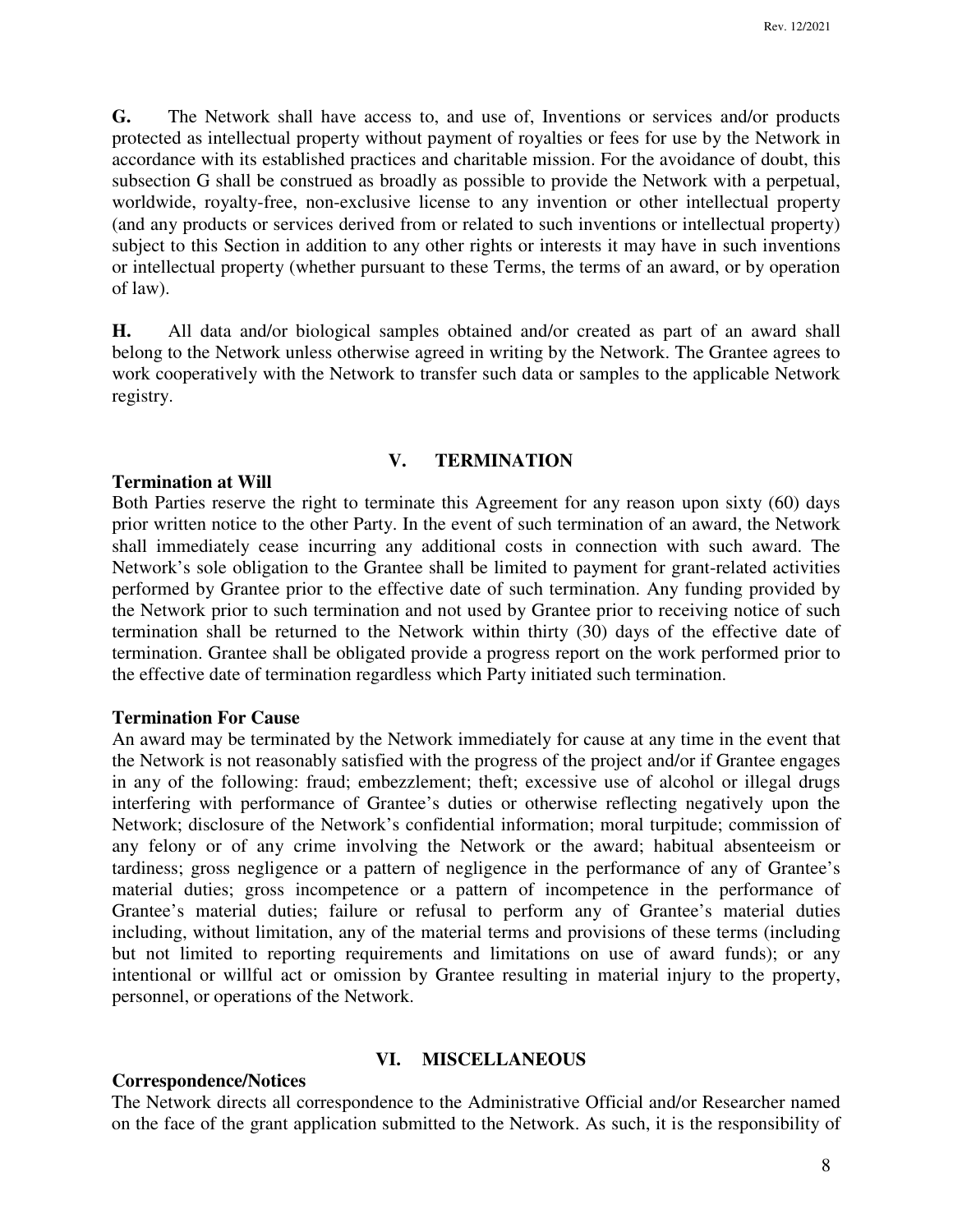such Administrative Official and/or Researcher to ensure that all applicable grant personnel, and all other appropriate personnel, are copied on all Network and/or Administrative Official and/or Researcher correspondence.

Any notice or other communication under this agreement shall be in writing and shall be deemed to have been given if delivered personally or by U.S. first class, registered or certified mail, postage prepaid, addressed to the recipient at such address as provided by such Party hereunder. Either Party may designate another address in writing (or by such other method approved by the Network, including but not limited to electronic mail) from time to time. The Network may from time to time designate a specific contact person to whom Grantee shall direct specific notices, reports, or other documents or correspondence is to be sent.

# **Release of Information**

The Network may disseminate information about the award in its reasonable discretion, including but not limited to posting information regarding the award on the Network's website (www.pfic.org). The names of the Researcher, institution, as well as the grant's title, and a description of the project may be included on the Network's website as a part of the award announcement. The Administrative Official and/or the Researcher may be contacted by the Network for additional information or authorizations.

#### **Liability and Indemnification**

The Grantee agrees to indemnify and hold the Network harmless from any and all liabilities, losses, claims, costs, damages, causes of action, judgments or settlements arising therefrom, including reasonable attorney's fees, arising out of its breach of any of its representations or obligations set forth herein or in any application or other documents, its use of any informed consent or other disclosure document that fails to adequately address all risks or disclosures that should be set forth in such document, and from any and all research or investigations performed by the Grantee, whether or not such research or investigation was supported by Network funds.

The Network agrees to indemnify and hold the Grantee harmless from any and all liabilities, losses, claims, costs, damages, causes of action, judgments or settlements arising therefrom, including reasonable attorney's fees, arising from its failure to provide the grant funds as agreed after written notice and expiration of a ten (10) day period to cure. The Network shall not be obligated to indemnify or hold harmless the Grantee or any party through any provision or section of any agreement that the Network has not executed. In the event of a conflict between any such document or agreement and this agreement, the terms of this agreement shall control.

#### **Force Majeure**

Neither Party shall be held liable or responsible to each other, nor be deemed to have defaulted under or be in breach of this agreement, for failure or delay in fulfilling or performing any term of this agreement when such failure or delay is caused by, or results from, causes beyond the reasonable control of the affected Party ("FM Party"), including but not limited to fire; floods; war, insurrection, or riot; failure or termination electrical power service or communications systems or networks; inability to procure materials that could not have been reasonably anticipated and avoided by the FM Party; strikes, lockouts, or other labor disturbances; acts of God; or acts, omissions, or delays in acting by any governmental authority or the other Party; provided, however, that the FM Party shall use commercially reasonable efforts to avoid, mitigate, or remove such causes of nonperformance, and shall continue performance hereunder with reasonable dispatch whenever such causes are removed.